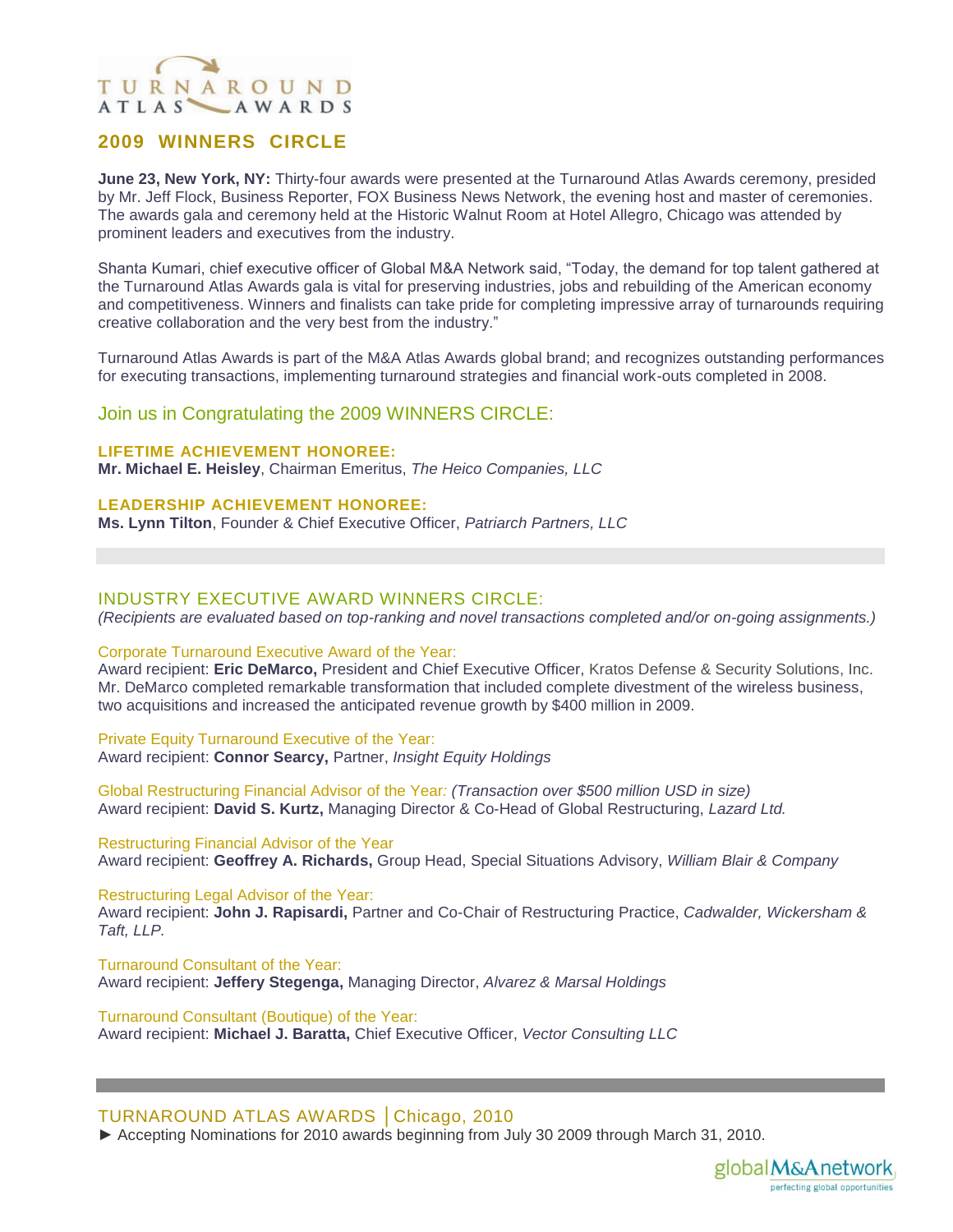# TURNAROUND ATLAS AWARDS

## **2009 WINNERS CIRCLE**

## MAJOR INDUSTRY AWARD WINNERS CIRCLE:

#### Turnaround Atlas Award of the Year (above \$500 million)

Pre-packaged Reorganization of Vertis Communications including recognition for Dual Pre-packaged Merger of Vertis Communications and American Color Graphics, *Vertis Communications, Inc.*

Turnaround Atlas Award of the Year (above \$100 million) Acquisition of assets of Marcal Paper Mills, LLC. *Haynes and Boone, LLP* and *Highland Capital Management*

Turnaround Atlas Award of the Year Reorganization of Archway & Mother's Cookies, Inc., *Focus Management Group*

Private Equity Turnaround Deal of the Year

BlackEagle Partners acquisition of InStar Services Group from The ServiceMaster Company, portfolio company of Clayton, Dubilier, & Rice, *BlackEagle Partners, LLC*

#### Global Turnaround Deal of the Year

Nomura Holdings, Inc acquisition of Lehman Brothers assets, *Skadden, Arps, Slate, Meagher & Flom, LLP*

Chapter 11 Reorganization of the Year Reorganization of Movie Gallery, *Pachulski Stang Ziehl & Jones LLP*

#### Out of Court Restructuring of the Year

Restructuring of Centro Properties Group, *Cadwalader, Wickersham & Taft, LLP*, and *Skadden, Arps, Slate, Meagher & Flom, LLP*

Special Situation M&A Deal of the Year (above \$100 million) Acquisition of Bocvoc's Inc *SSG Capital Advisors, LLC*

Special Situation M&A Deal of the Year (above \$10 million) Sakar International acquisition of Vivitar from Syntax-Brillian Corporation, *KPMG Corporate Finance, LLC*

Refinancing of the Year Recapitalization of Vision Ease Lens. *Insight Equity Holdings, LLC*

## SECTOR ACHIEVMENT AWARD WINNERS CIRCLE:

Beverage, Food & Services Turnaround of the Year:

Pre-packaged reorganization of Mrs. Fields Original Cookies, Inc., *The Blackstone Group* and *Skadden, Arps, Slate, Meagher & Flom, LLP*

Energy, Renewable & Services Turnaround of the Year: Patriarch Partners buyout of Old Town Fuel & Fiber (fka: Red Shield), *Patriarch Partners, LLC*

Manufacturing Products Turnaround of the Year: Restructuring of International Bedding Corporation, *Mesirow Financial Consulting, LLC*

### TURNAROUND ATLAS AWARDS │Chicago, 2010

► Accepting Nominations for 2010 awards beginning from July 30 2009 through March 31, 2010.